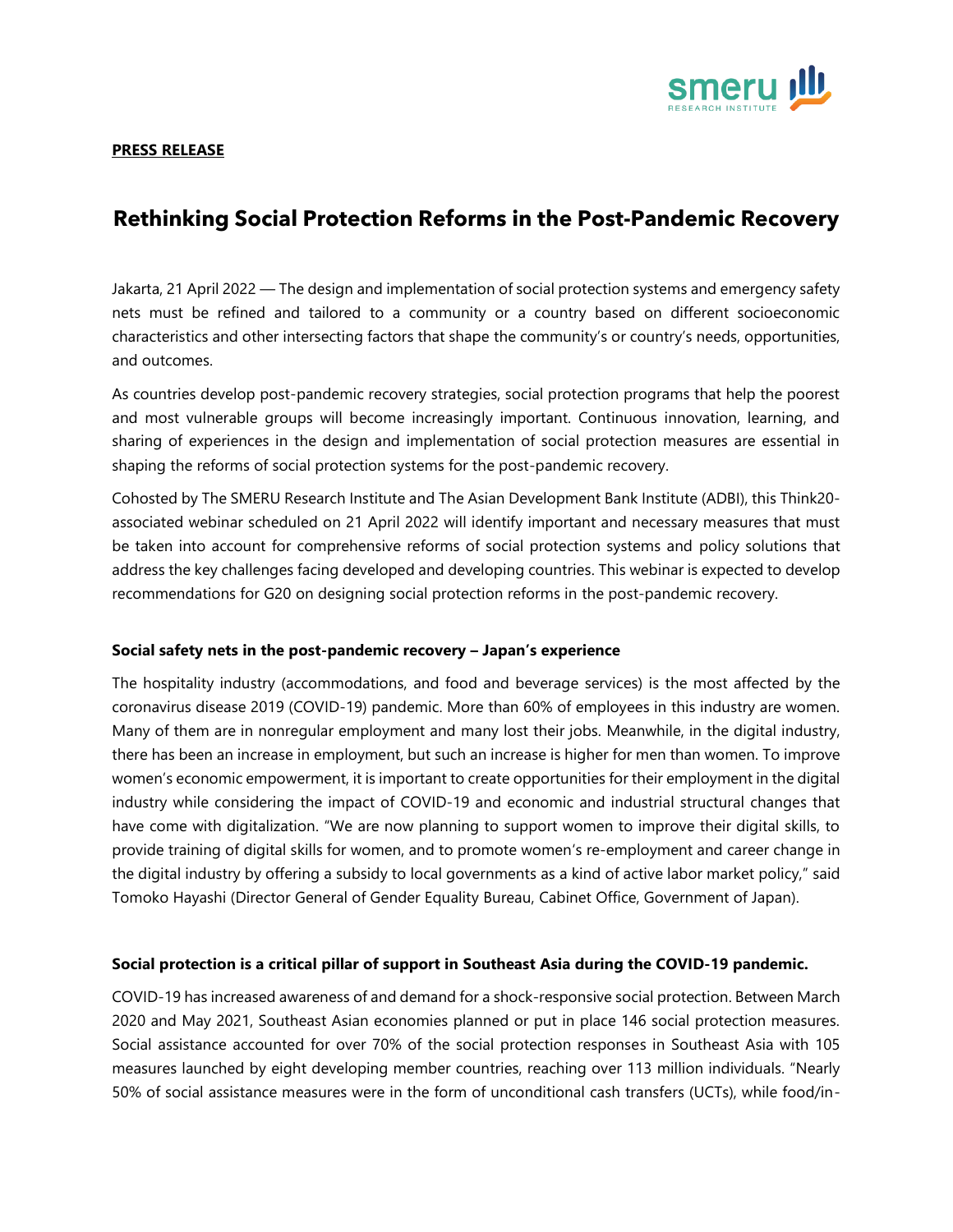

kind transfers represented 17% of social assistance. Meanwhile, UCTs averaged 3.3 months in duration and doubled in size in some countries," said Amir H. Jilani (Social Sector Specialist, Southeast Asia Department (SERD), Asian Development Bank (ADB)).

# **Indonesia's adaptive social protection system and social programs remain ad hoc with little legal basis that is needed to respond to future crises.**

The social protection efforts in Indonesia, however, remain ad hoc with little legal basis that is needed to respond to future crises. The COVID-19 pandemic had a significant impact on the Indonesian citizens and worries arose over its impact on poverty. Despite the projections made by many early in the pandemic, the Indonesian Government managed to limit poverty rate increases. Many attributed this to the Indonesian social protection system's mobilization to disburse social assistance. However, COVID-19's impact still lingers, especially for the middle and working classes.

The Government of Indonesia is urged to improve Indonesia's social protection system by establishing a reliable social registry and setting up a dynamic updating mechanism to include more vulnerable people, such as women, the elderly, and people with disabilities.

There is also a need to expand the social protection coverage to include those who are at risk of falling back into poverty. "The government needs to broaden the citizen enrollment and contribution of the social protection scheme. This is what I call the 'safety ropes' to protect people from falling into poverty, not only those in the bottom 40%, but even more when the shock comes," said Sudarno Sumarto (Senior Research Fellow at The SMERU Research Institute and Policy Advisor at the National Team for the Acceleration of Poverty Reduction (TNP2K)).

Other things to be done are to streamline regulations, integrate programs across the government, and clarify the government's funding structure.

# **Policymakers should focus on a social pension scheme to build up a sustainable and inclusive social welfare system in the aged/ageing society.**

"Basic pensions are more important than ever both now and into the future […] and broader coverage becomes more important than ever," said John Piggott (Scientia Professor of Economics, Director of the Australian Research Council (ARC) Centre of Excellence in Population Ageing Research (CEPAR), University of New South Wales). In addition, the benefit levels of social pensions will need to be increased as well because even if the contributory pensions continue to be available to people, their values are likely to fall. Furthermore, the inflation protection at the level of first benefit and through the payout period is vital.

In response to the challenges in pensions and retirement income, John mentioned that communication of likely reduced retirement accumulation or benefit, facilitation of working longer, and more emphasis on pre-paid pensions in order to reduce the debt burden on future generations might be a way forward in recasting social protection policy in the retirement income space.